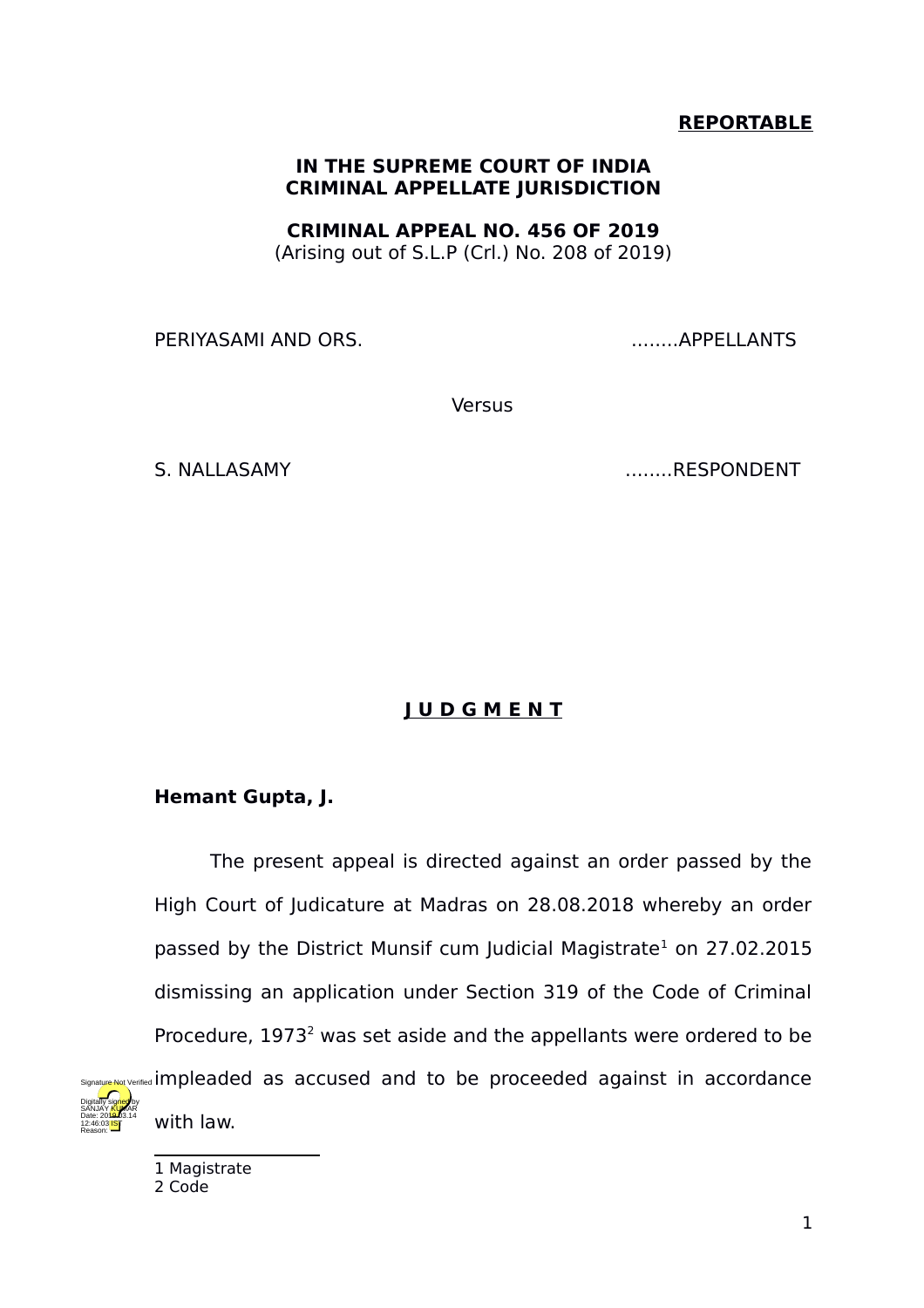2. A First Information Report for the offences under Sections 147, 448, 294(b) and 506 of IPC was registered on 29.05.2011 in pursuance of an order passed by the High Court of Judicature at Madras on 26.05.2011 in a writ petition filed by S. Nallasamy<sup>[3](#page-1-0)</sup> giving direction to register the First Information Report.

3. The Complainant married to Thangamani in the year 1998. It is alleged that the wife of the Complainant would remain in her father's house generally and occasionally she would come to Saanarpalayam. They have a daughter named Loganithya. It is also mentioned that his wife filed a partition suit which was dismissed in view of compromise when his wife and daughter came to his house. But still, his wife used to pick up quarrel every day. The daughter was admitted in P.K.P. Swamy Matriculation School, Kalanipuram but the wife did not permit the daughter to write examination and left for Ellapayalayam. His mother-in-law, father-in-law and brother-in-law threatened that their daughter will not live with him and demanded Rs. 30 lakhs towards maintenance otherwise they will lodge a dowry case against him and his mother.

4. On 05.05.2011 at about 11.00 AM, when he was in the house at Nanjappangoundanur, his father-in-law Ramalingam, mother-in-law Lakshmi, brother-in-law Senthilkumar, wife Thangamani and other relatives (15 women and 35 men) came by vehicles namely Maruti Van bearing Registration No. TN-33-AS-5695, TATA ACE TN-33-AT-4640 and TATA 407 TAE-9996 and forcibly entered his house and scolded

<span id="page-1-0"></span><sup>3</sup> Complainant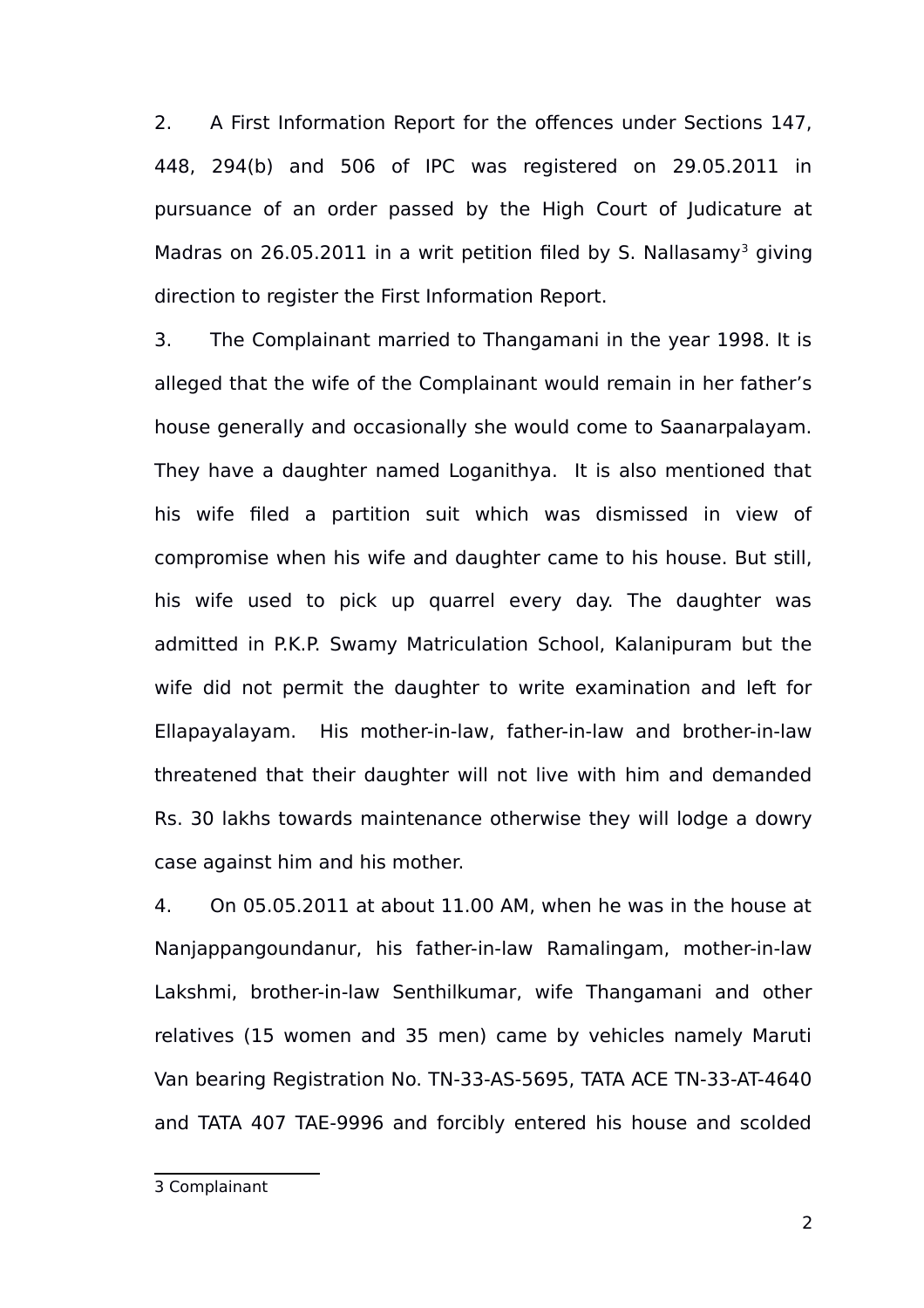him. The men folk were having weapons like crowbar, knife and ripper etc. They demanded Rs. 30 lakhs towards maintenance. One of the persons in the group exhorted them not to talk but to kill. The persons came running towards them with sickles and sticks. All the accused shouted to lock the house and took away turmeric bundles in the tempo van.

5. On the basis of such FIR, the Investigating Officer recorded the statement of Complainant on 29.05.2011. But none of the appellants in the present appeal were referred to in the said statement. Even in the statements of other witnesses associated during the course of investigation, names of the appellants were not disclosed as the persons who were part of the group, said to have assaulted the Complainant and trespassed into his house. After completion of investigation, report under Section 173 of the Code was filed against 11 accused on 09.11.2011.

6. The Complainant filed application before the learned trial court for further investigations under Section 173(8) of the Code. Such request was resisted by the accused inter alia on the ground that the future investigations can be sought only by the Investigating Officer and not by the Complainant. Such application was dismissed on 30.07.2013. Thereafter, the Complainant appeared as PW1 on 26.12.2013 disclosing the names of the appellants as part of the group who barged into his house and also attacked him. The prosecution also examined PW2 Loganayagi (mother of the

3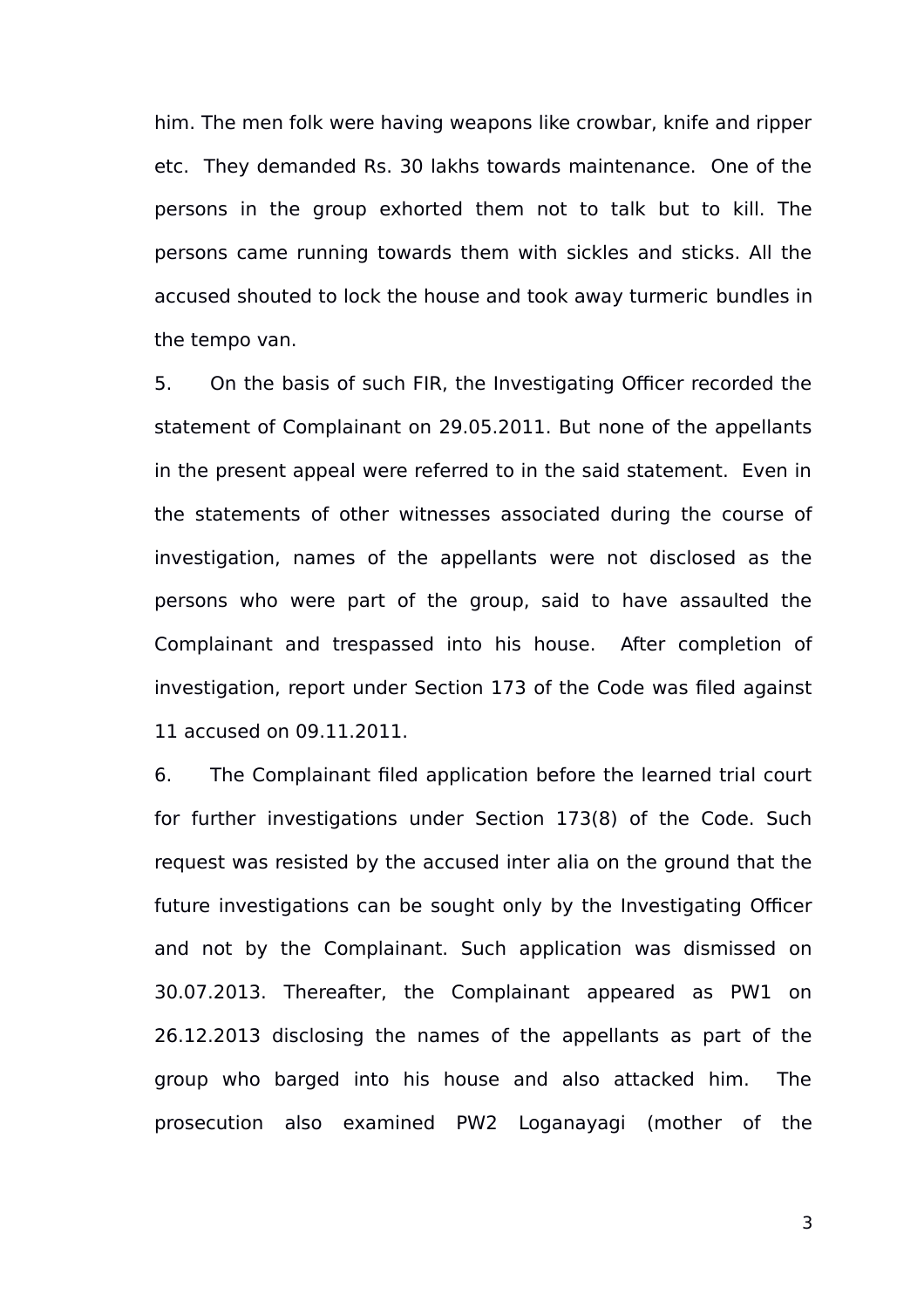Complainant), PW3 Murugaiyan and PW4 Jagadeesan (neighbours of the Complainant).

7. It is thereafter, an application was filed under Section 319 of the Code to summon the 20 accused persons named in the application as additional accused. Such application was resisted inter alia on the ground that similar relief claimed by the Complainant in Criminal O.P. No. 1680 of 2012 filed before the High Court of Madras was dismissed on 21.02.2012. Thereafter, the Complainant has filed a petition under Section 173 (8) of the Code which was dismissed on 30.07.2013. It is also pointed out that names of the proposed accused were not disclosed in the First Information Report nor came to light during investigation. It is on the said basis the learned Magistrate passed an order on 27.02.2015 declining to summon the appellants as additional accused.

8. The learned trial court found that the proposed accused are from different villages and that how the public prosecutor has given the fathers' name and addresses of the 20 proposed accused has not been disclosed. It was held as under:

> "6…. Also in the complaint itself the 11 members whose name was in the final order and other 15 ladies and 35 men and 3 vehicles and two wheelers have been mentioned. Based on that under Section 147, 448, 294(b), 506(2) the final order has been produced. Also there is no complaint regarding stealing of turmeric bundles. Only on 11 members the final report has been produced. Totally 6 witnesses along with the petitioner has been enquired. In all their statements only those 11 members names were mentioned. So till the date of submission of final report, no details or information regarding the other 20 members have been found.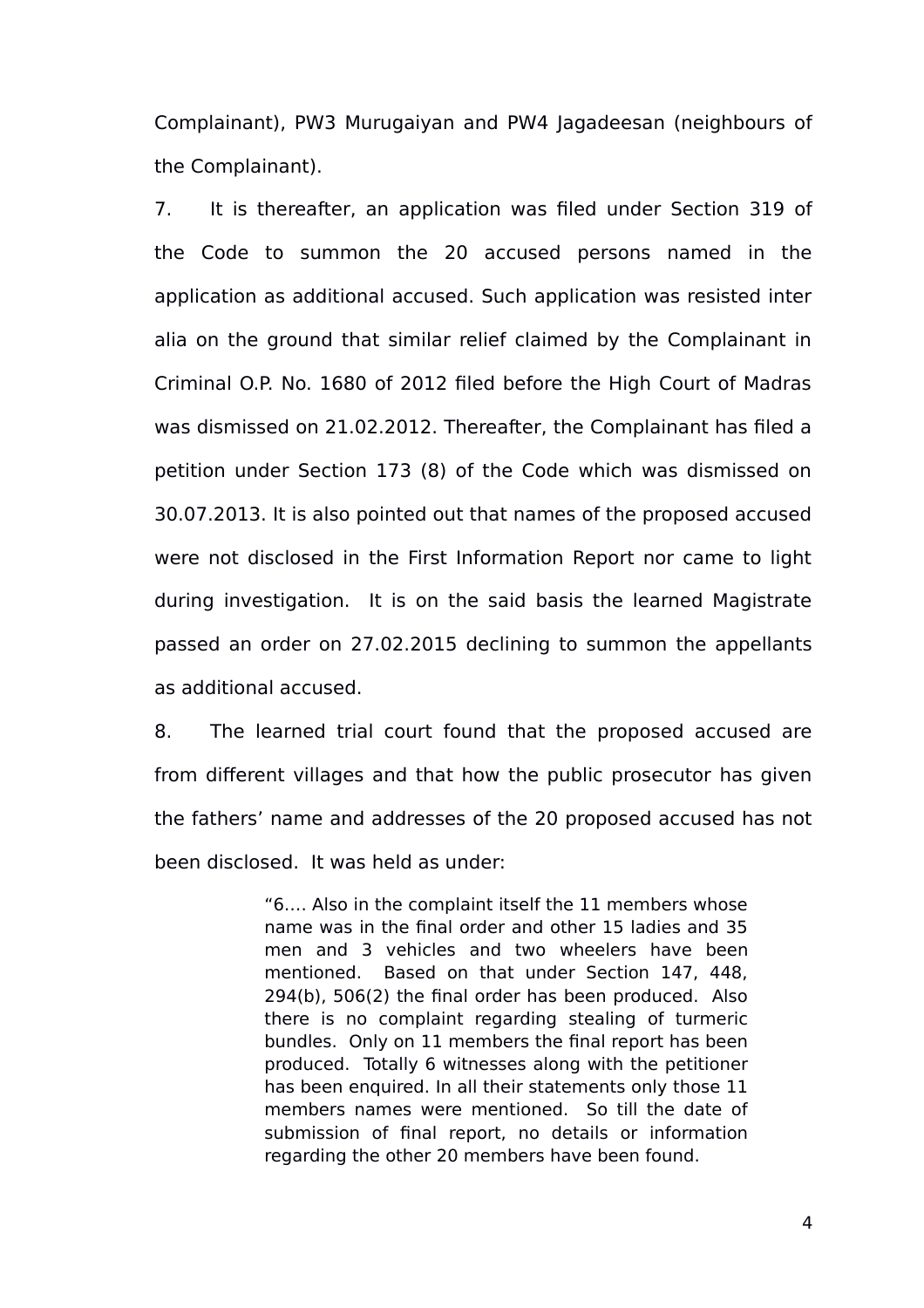7…. Also under Section 319 of Cr.PC when the case is under progress and a person is accused with proper evidence or witness the court can order to add the person to the accused list and order to arrest the person and enquiry. But in order to add a person as an accused in a case just stating the name and details of the person is not enough, but what crime he has committed has to be mentioned definitely. Based on doubt the court cannot add the person in the accused list."

9. The said order was challenged by the Complainant by way of a

Revision Petition before the High Court. The High Court accepted the

Revision Petition, inter-alia, holding as under:

"8. During trial, the defacto complainant /P.W.1, categorically stated that apart from the 11 named accused persons shown in C.C. No. 123 of 2011, 20 other persons also involved in the offence and he clearly named all the 20 more persons. P.W.2 has stated that along with 11 named persons, 20 more persons also came to the scene of occurrence however, she did not mention their names. P.W.3 has stated that other than the accused persons, 5 other persons also came to the scene of occurrence however, he has not stated their names. P.W.4 has mentioned some of the names of the persons who committed offence.

9. From the evidence of P.Ws. 1 to 4, it is very clear that apart from the 11 named accused, some other persons also committed offence and the District Munsif cum Judicial Magistrate, Kodumudi, failed to consider the evidence and also the scope of Section 319 Cr.PC. Hence, apart from the present accused persons in C.C. No. 123 of 2011, 20 more persons /proposed accused also involved in the case and hence, they have to be arrayed as accused. Under these circumstances, the judgment in (2017) 4 Supreme Court Cases 177, Amrutbhai Shambhubhai Patel vs. Sumanbhai Kantibhai Patel and others upon which reliance has been placed by the learned counsel for the respondents is not applicable to the facts of the present case."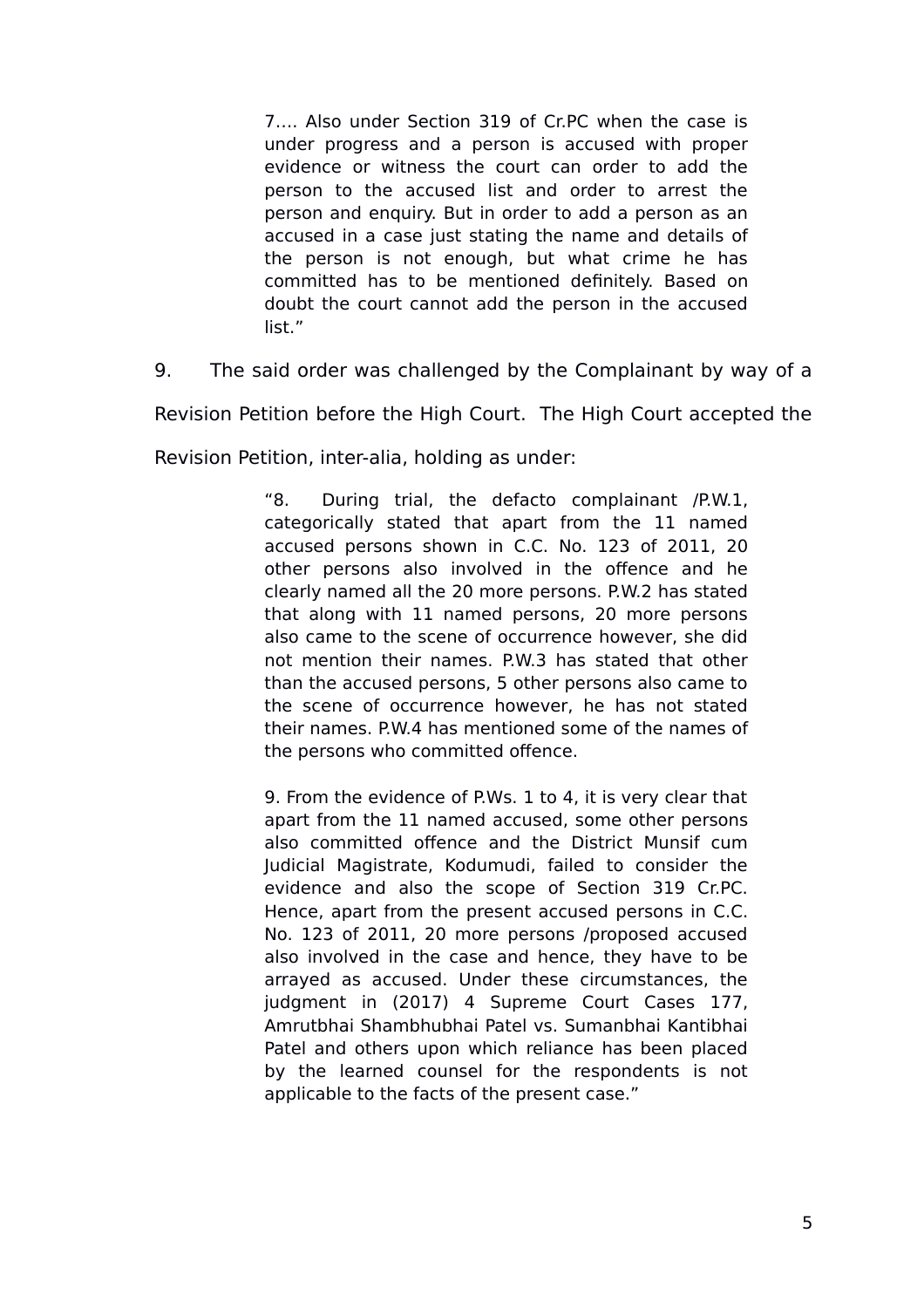10. Learned counsel for the appellants relies upon a Constitution Bench judgment of this Court in **Hardeep Singh v. State of Punjab[4](#page-5-0)** to contend that satisfaction required to invoke the power under Section 319 of the Code to arraign an accused is to be exercised sparingly and only in those cases where the circumstances of the case so warrant. It is only where strong and cogent evidence occurs against a person from the evidence laid before the court, such power should be exercised and not in a casual and cavalier manner. The Court held as under:

> **"**105**.** Power under Section 319 CrPC is a discretionary and an extraordinary power. It is to be exercised sparingly and only in those cases where the circumstances of the case so warrant. It is not to be exercised because the Magistrate or the Sessions Judge is of the opinion that some other person may also be guilty of committing that offence. Only where strong and cogent evidence occurs against a person from the evidence led before the court that such power should be exercised and not in a casual and cavalier manner.

> <span id="page-5-0"></span>106. Thus, we hold that though only a prima facie case is to be established from the evidence led before the court, not necessarily tested on the anvil of crossexamination, it requires much stronger evidence than mere probability of his complicity. The test that has to be applied is one which is more than prima facie case as exercised at the time of framing of charge, but short of satisfaction to an extent that the evidence, if goes unrebutted, would lead to conviction. In the absence of such satisfaction, the court should refrain from exercising power under Section 319 CrPC. In Section 319 CrPC the purpose of providing if "it appears from the evidence that any person not being the accused has committed any offence" is clear from the words "for which such person could be tried together with the accused". The words used are not "for which such person could be convicted". There is, therefore, no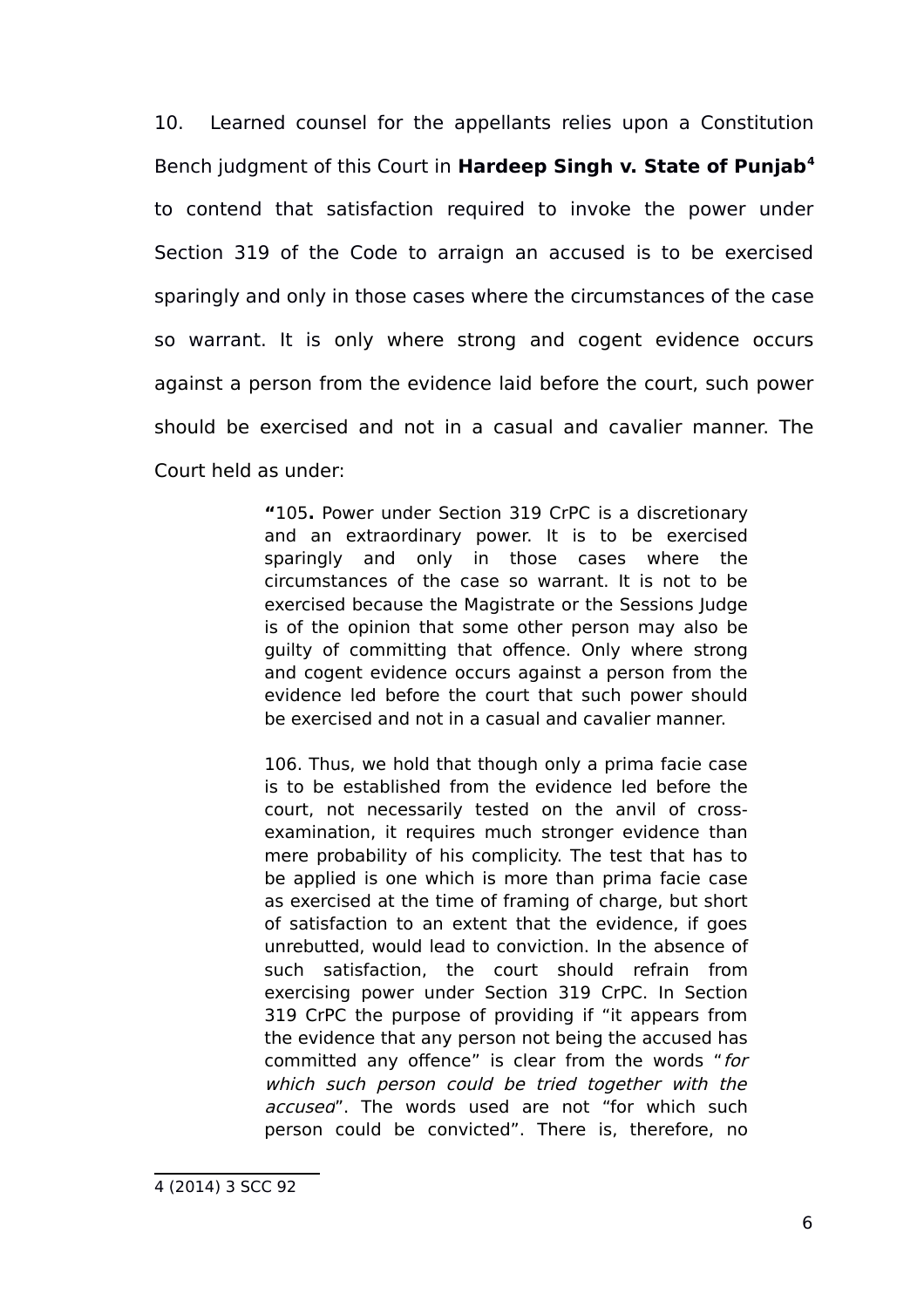scope for the court acting under Section 319 CrPC to form any opinion as to the guilt of the accused."

11. Learned counsel for the appellants also refers to a recent order of this Court in **Labhuji Amratji Thakor & Ors. v. The State of Gujarat & Anr.[5](#page-6-0) ,** where, the order of summoning the additional accused on the basis of the statements of some of the witnesses in witness box was set aside for the reason that there is not even suggestion of any act done by the appellants amounting to an offence under Sections 3 and 4 of the Protection of Children from Sexual Offences Act, 2012. It was held as under:

> "….The Court has to consider substance of the evidence, which has come before it and as laid down by the Constitution Bench in Hardeep Singh (supra) has to apply the test, i.e., "more than prima facie case as exercised at the time of framing of charge, but short of satisfaction to an extent that the evidence, if goes unrebutted, would lead to conviction".…"

12. We have heard learned counsel for the parties and find that the order passed by the High Court is not sustainable in law. The present case is basically a matrimonial dispute wherein, the husband who is the Complainant has levelled allegations against the wife and her other family members. Though in the FIR, Complainant has mentioned that 15 women and 35 men came by vehicles but the names of 11 persons alone were disclosed in the First Information Report.

13. In the statements recorded under Section 161 of the Code during the course of investigation, the Complainant and his witnesses have not disclosed any other name except the 11 persons named in

<span id="page-6-0"></span><sup>5</sup> Criminal Appeal No. 1349 of 2018, decided on 13.11.2018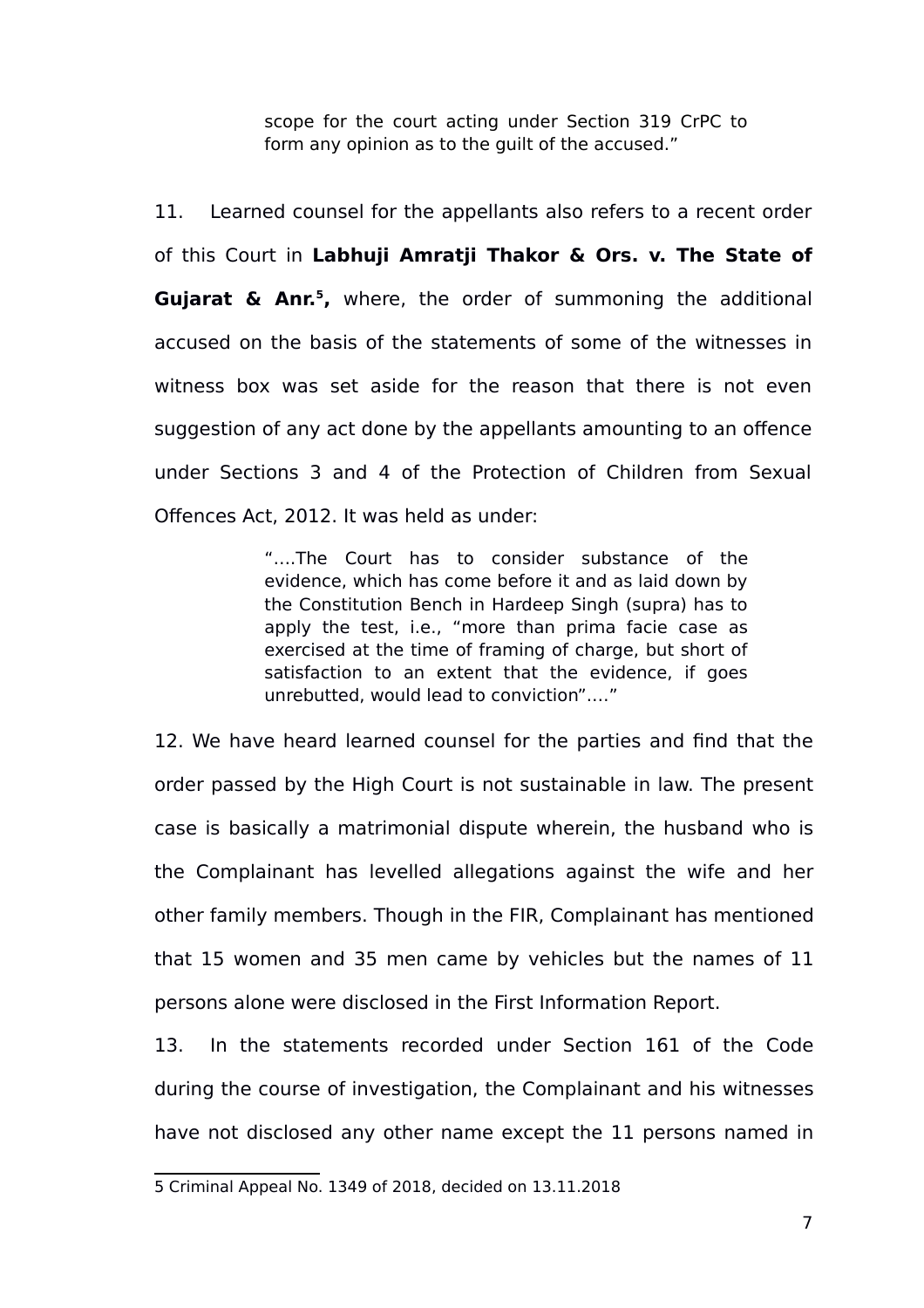the FIR. Thus, the Complainant has sought to cast net wide so as to include numerous other persons while moving an application under Section 319 of the Code without there being primary evidence about their role in house trespass or of threatening the Complainant. Large number of people will not come to the house of the Complainant and would return without causing any injury as they were said to be armed with weapons like crowbar, knife and ripper etc.

14. In the First Information Report or in the statements recorded under Section 161 of the Code, the names of the appellants or any other description have not been given so as to identify them. The allegations in the FIR are vague and can be used any time to include any person in the absence of description in the First Information Report to identify such person. There is no assertion in respect of the villages to which the additional accused belong. Therefore, there is no strong or cogent evidence to make the appellants stand the trial for the offences under Sections 147, 448, 294(b) and 506 of IPC in view of the judgment in **Hardeep Singh case (supra).** The additional accused cannot be summoned under Section 319 of the Code in casual and cavalier manner in the absence of strong and cogent evidence. Under Section 319 of the Code additional accused can be summoned only if there is more than prima facie case as is required at the time of framing of charge but which is less than the satisfaction required at the time of conclusion of the trial convicting the accused.

8